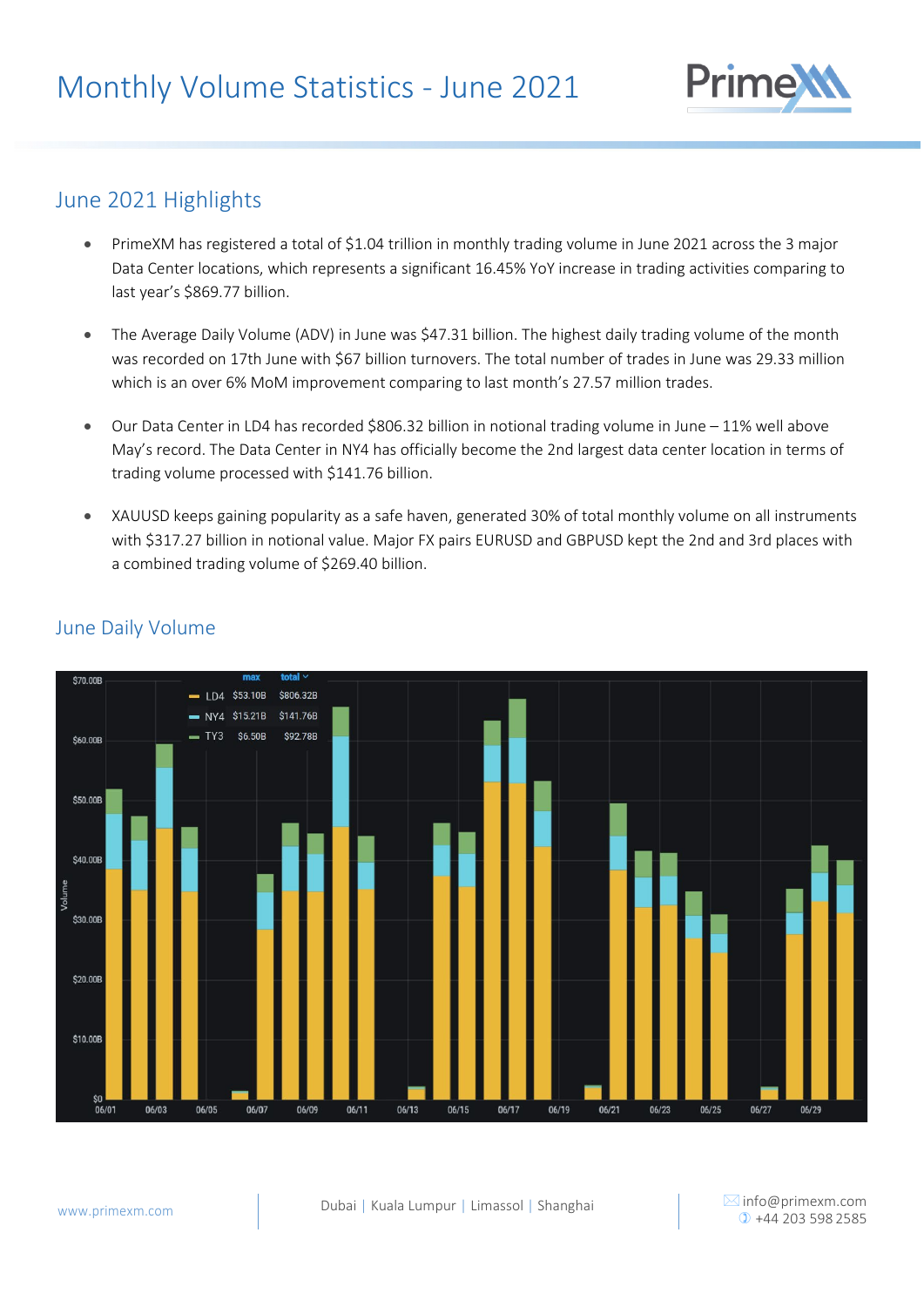

## Year to Date (YTD)



# Monthly Overall Statistics

| Month        | Total Traded Volume<br>(\$ billion) | <b>Average Daily Volume</b><br>$(S$ billion) | <b>Number of Trades</b><br>(million) |
|--------------|-------------------------------------|----------------------------------------------|--------------------------------------|
| June 2021    | 1,040.86                            | 47.31                                        | 29.33                                |
| May 2021     | 941.64                              | 44.84                                        | 27.57                                |
| MoM % Change | 10.54%                              | 5.51%                                        | 6.38%                                |

#### Data Center Statistics

| Location | <b>Total Traded Volume</b><br>(\$ billion) | <b>Average Daily Volume</b><br>(\$ billion) | <b>Number of Trades</b><br>(million) |
|----------|--------------------------------------------|---------------------------------------------|--------------------------------------|
| $UK-LD4$ | 806.32                                     | 36.65                                       | 22.70                                |
| $JP-TY3$ | 92.78                                      | 4.22                                        | 3.26                                 |
| US-NY4   | 141.76                                     | 6.44                                        | 3.37                                 |